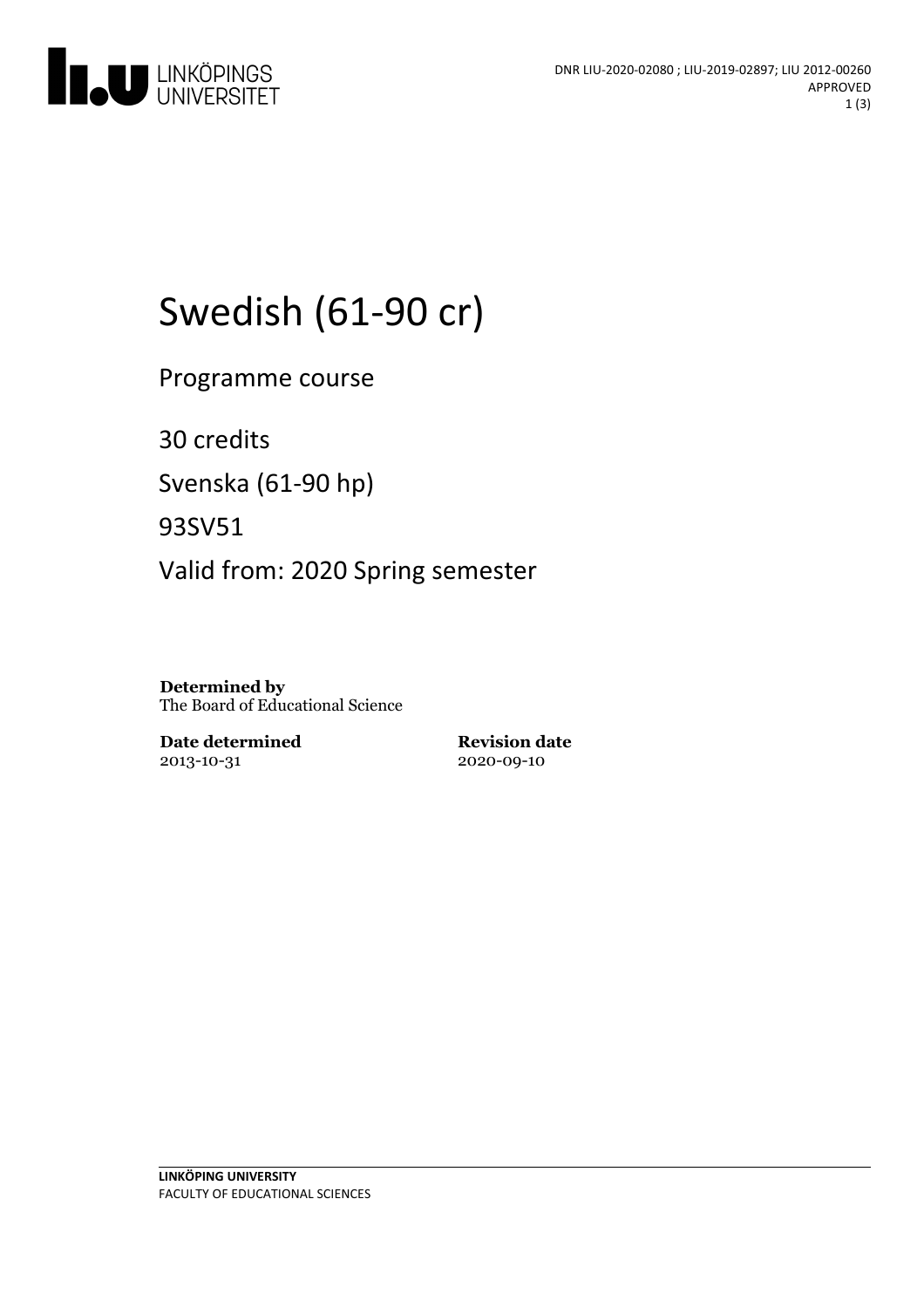## Main field of study

Swedish Language

Course level

First cycle

#### Advancement level

 $G<sub>2</sub>X$ 

#### Course offered for

Secondary School Teacher Programme with a specialization in Teaching in the Upper-Secondary School

#### Examination

Applies to all courses regardless of grading scale.

Students failing an exam covering either the entire course or part of the course two times are entitled to have a new examiner appointed for the reexamination.

If the course has a three-graded grading scale (U - VG), following applies:

Students who have passed an examination may not retake it in order to improve their grades.

The following applies to courses that include a compulsory component:

If special circumstances prevail, and if it is possible with consideration of the nature of the compulsory component, the examiner may decide to replace the compulsory component with another equivalent component.

If the LiU coordinator for students with disabilities has granted a student the right to an adapted examination for <sup>a</sup> written examination in an examination hall, the student has the right to it. If the coordinator has instead recommended for the student an adapted examination or alternative form of examination, the examiner may grant this if the examiner assesses that it is possible, based on consideration of the course objectives.

#### Grades

Three-grade scale, U, G, VG